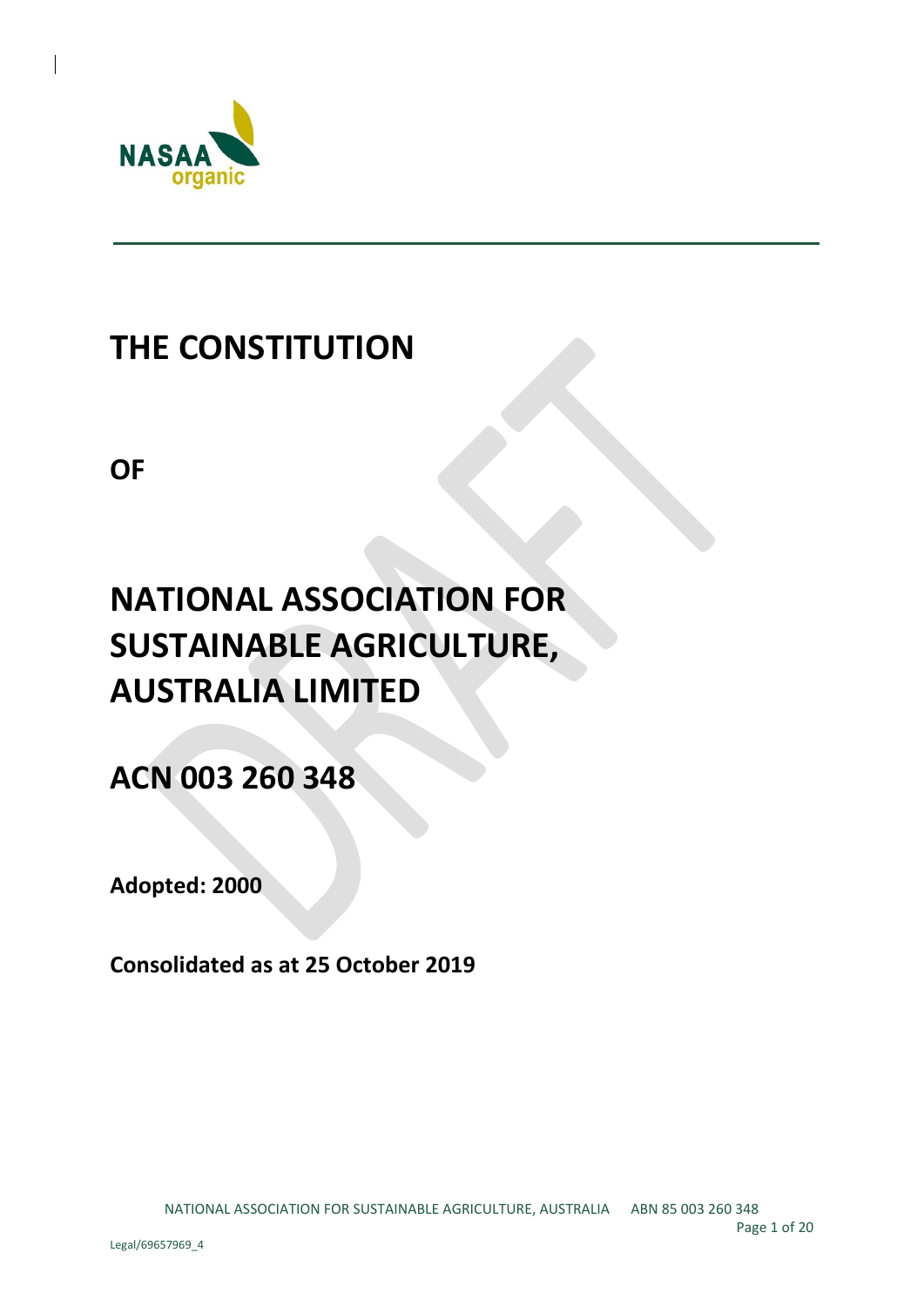## **1. INTERPRETATION AND PRELIMINARY**

#### **1.1 Definitions**

In this Constitution:-

**Board:** means the board of Directors of the Company.

**Board Appointed Director:** means a Director appointed by the Board.

**Business Day** means a day which is not a Saturday, Sunday, public holiday or bank holiday in the city in which the notice is to be received.

**Constitution:** means thisthe Constitution and any supplementary substituted or amending Constitution for the time being in force.

**Company:** means National Association for Sustainable Agriculture, Australia Limited.

**Directors:** mean the directors of the Company.

**Honorary Member** means a member as described in clause 6.7.

**Law:** means the *Corporations Act 2001* (Cth) and associated legislation and regulations.

**Member Elected Director:** means a Director elected by the Members.

**Ordinary Member:** means a person, partnership or other legal entity which has agreed to beapplied and been accepted as a member of the Company and pay continues to pay the annual subscription prescribed under clause 6.5.

**Organic Agriculture:** means a system of agriculture able to balance productivity with low vulnerability to problems such as pest infestation and environmental degradation while maintaining the quality of land for future generations. In practice this involves a system which avoids or largely excludes the use of synthetically compounded fertilisers, pesticides, growth regulators, livestock feed additives and other harmful or potentially harmful substances. It includes the use of technologies such as crop rotations, mechanical cultivation and biological pest control; and such material as legumes, crop residues, animal manures, green manures, other organic wastes and mineral bearing rocks. The intention is to encourage natural biological systems.

**Organic Practices:** means procedures, processes and systems put in place by a primary producer or a processor which are consistent with the principles of Organic Agriculture.

**Poll**: means a general non-exclusive method of unequivocal determination and counting of a Member's or Proxy's voting action and specifically includes the counting of a vote cast by a Member or Proxy via telephone, video or other electronic communication methods.

#### **Qualified Applicant:** means:

• a body corporate or an unincorporated association the constitution of which prohibits the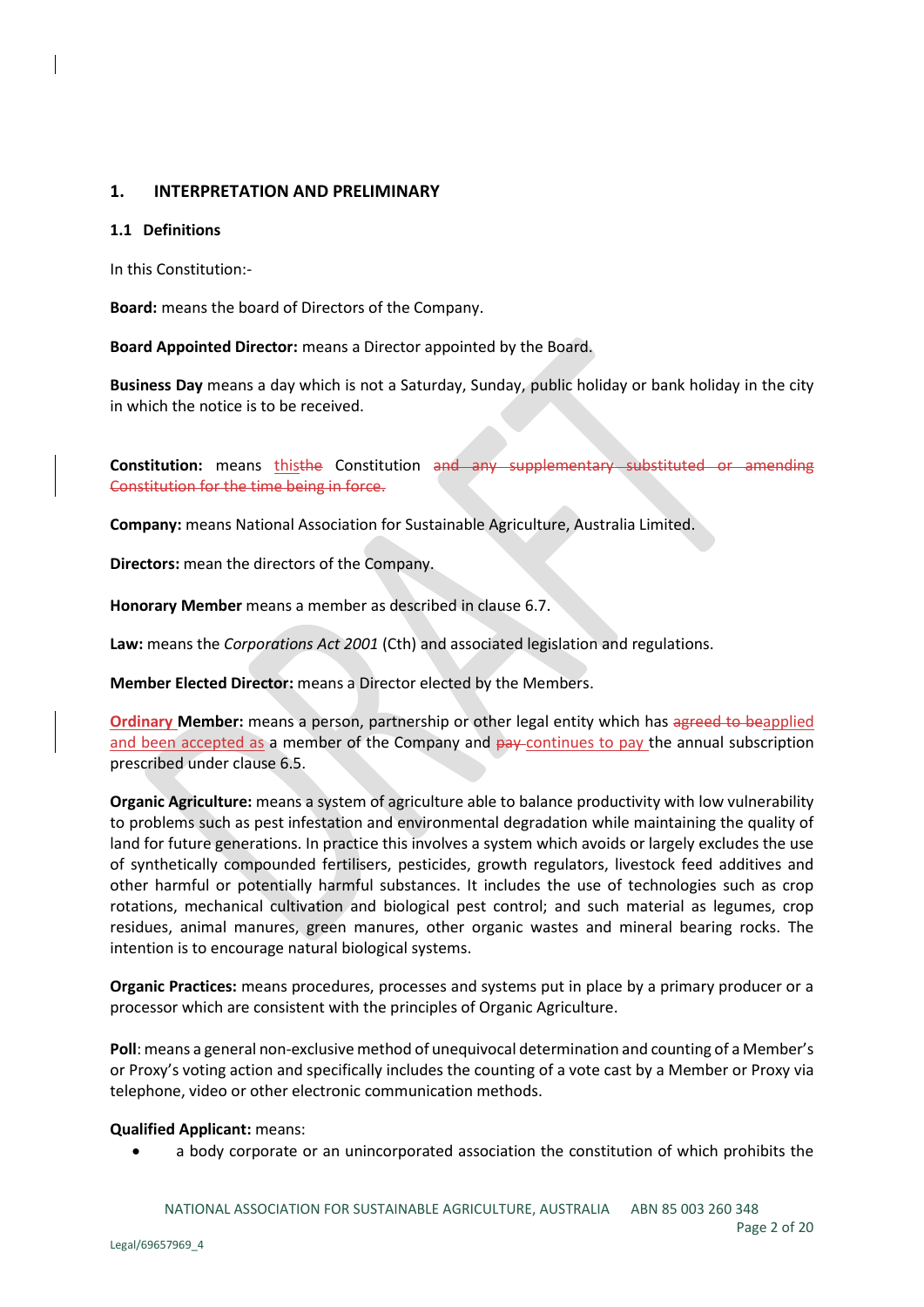distribution of profit to members and the objects of which are the same or substantially the same as those of the Company;

- persons or organisations who have been certified by the Company as having Organic Practices in place;
- persons who act as inspectors under contracts to the Company;
- any other person who supports Organic Practices and/or the Company's objects.

**Seal:** means the common seal of the Company and includes any official seal of the Company.

**Secretary:** means any person appointed to perform the duties of a secretary of the Company.

**Show of Hands**: means any general non-exclusive method of determining whether a vote is passed by a requisite majority. The term "Hands" in the phrase "Show of Hands" shall mean to include any other unequivocal sign of voting intention, including a Member's or Proxy's voting intention delivered via telephone, video or other electronic communication methods.

**Tax Act** means the *Income Tax Assessment Act 1997* (Cth).

#### **1.2 Expressions in Law**

Except so far as the contrary intention appears in this Constitution, an expression used in this Constitution that is not defined in this Constitution and defined in the Law has the same meaning as in the Law.

#### **1.3 Headings**

Headings and marginal notes are for convenience only and shall not be used in the interpretation of this Constitution or of any part thereof to which they relate.

#### **1.4 Gender**

Words denoting a gender include each other gender and words denoting an individual or person include a body corporate.

#### **1.5 Replaceable Rules are Excluded**

The replaceable rules contained in the Law shall not apply to this Company.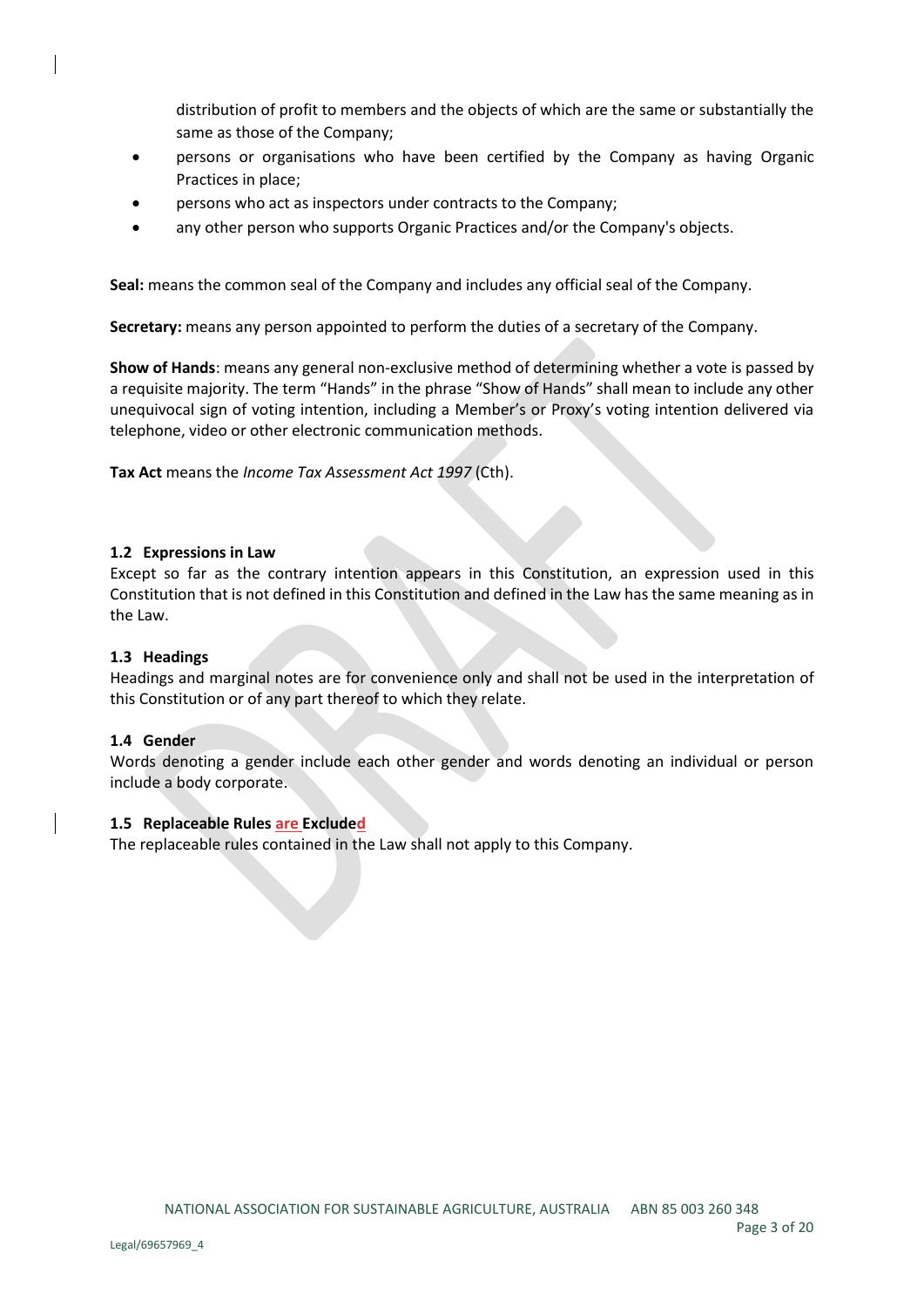## **2. PURPOSE AND OBJECTS**

The Company is established for the purposes of and to give effect to the objects set out below:

## **2.1 Objects**

The objects for which the Company is established are to:-

- 2.1.1 encourage producers and processors in adopting Organic Practices;
- 2.1.2 establish a system for the collection and distribution of information relating to Organic Agriculture;
- 2.1.3 stimulate public interest in the practice of Organic Agriculture; and the products thereof, through the dissemination of information;
- 2.1.4 advocate and educate on behalf of the organic industry and build positive relations with key stakeholders to further the interest of the Company and the organic industry;
- 2.1.5 promote and/or conduct research relating to Organic Agriculture and the products thereof;
- 2.1.6 promote, review and maintain standards for products produced under Organic Practices; and to administer the use of a label under which such products may be sold;
- 2.1.7 promote appropriate distribution systems for produce grown by methods of Organic Agriculture;
- 2.1.8 establish co-operative working relationships between national and international organisations who are promoting Organic Agriculture;
- 2.1.9 actively support initiatives in agriculture and/or certification which complement the above aims;
- 2.1.10 establish a fund, to be held by the Company but as a separate fund from the Company's assets, for the purposes of education and training of the public and organisations in sustainable practice and Organic Practices and the benefits of sustainable agriculture and Organic Agriculture and which can be donated to by the public for such use.

## **3. USE OF FUNDS**

The income and the property of the Company, however derived, must be applied solely towards the promotion and advancement of the objects of the Company as set forth in this Constitution. The Company may make investments for the purposes of generating income for the promotion and advancement of such objects. No portion thereof shall be paid or transferred, directly or indirectly, by way of dividend, bonus or otherwise, to the Members of the Company.

The Company may in good faith pay reasonable and proper remuneration to any servant or employee of the Company in return for any services actually rendered to the Company. The Company may resolve to reimburse a person for reasonable expenditure incurred by way of travelling expenses or otherwise in the service of the Company.

## **4. LIABILITY**

The liability of each member of the Company is limited.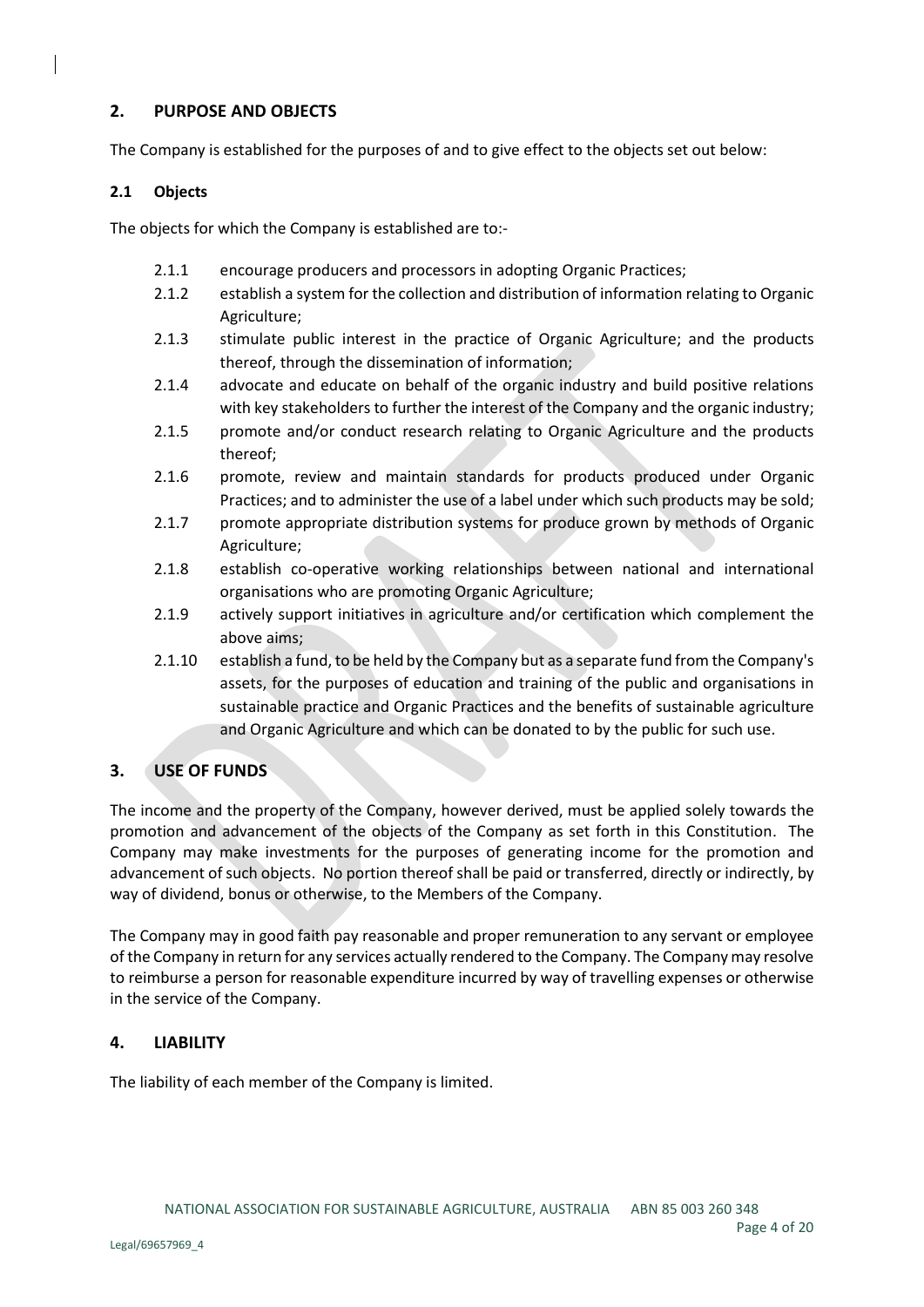## **5. DISSOLUTION**

#### **5.1 Contribution**

Every member of the Company undertakes to contribute to the property of the Company in the event of the same being wound up while he/she is a member or, within one year after he/she ceases to be a member, for payment of the debts and liabilities of the Company (contacted before he/she ceased to be a member) and of the costs, charges and expenses of winding up and for the adjustment of the rights of the contributories among themselves, such amount as may be required not exceeding subscription fees.

#### **5.2 Winding up of Company**

If upon the winding up or dissolution of the Company there remains, after satisfaction of all its debts and liabilities, any property whatsoever, the same shall not be paid to or distributed among the Members of the Company, but shall be given or transferred to some other organisation, having objects similar to the objects of the Company, which shall prohibit the distribution of its or their income and property among its or their members to an extent at least as great as is imposed on the Company by Clause 5 of this Constitution. Such institution or institutions shall be determined by the Members of the Company at or before the time of dissolution, and if and so far as effect cannot be given to the aforesaid provision, then to some charitable object.

## **5.3 Deductible gift recipient status**

- 5.3.1 If at any time the Company has the status of a company, or maintains a separate fund, to which gifts can be deducted under the Tax Act, any provisions which from time to time are required in order to maintain the status of the Company or the separate fund as a Company or fund to which gifts can be deducted under the Tax Act are deemed to form part of this Constitution.
- 5.3.2 On the earlier of the winding up of the Company or the revocation of the Company's or the fund's deductible gift recipient endorsement under the Tax Act, the Company must transfer the following to a fund, authority or institution to which gifts can be deducted under Division 30 of the Tax Act, as approved by the Members:
	- 5.3.2.1 any surplus gifts of money or property for the principal purpose of the Company or in the separate fund; and
	- 5.3.2.2 any surplus contributions described in item 7 or 8 of the table in section 30-15 of the Tax Act in relation to a fund-raising event held for that purposes; and
	- 5.3.2.3 any surplus money received by the Company because of such gifts or contributions.

#### **6. MEMBERSHIP**

#### **6.1 Current members**

All persons who are members on the date on which this Constitution is adopted shall remain members until their membership ceases in accordance with this Constitution.

#### **6.2 Applications for membership**

- 6.2.1 Subject to clause 6.7, an application for Membership may only be made by Qualified Applicants and shall be in such form as the Board from time to time prescribes.
- 6.2.2 The Board may set categories of membership from time to time, with different rights attached to such categories of membership, and qualifications to join such categories.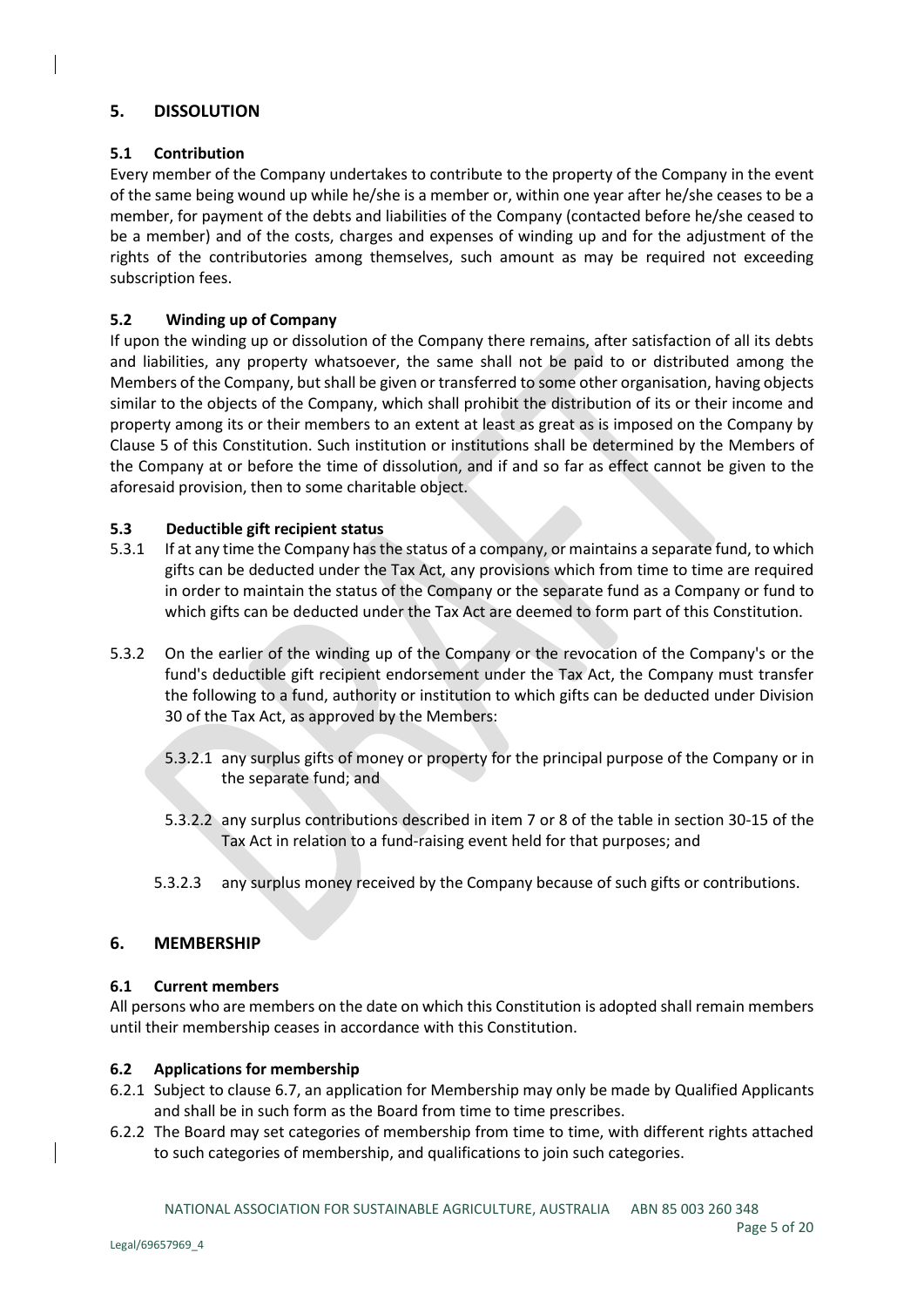## **6.3 Acceptance of application**

At the next meeting of the Board after the receipt of any application for Membership, or via an intersessional electronic communication, such application shall be considered by the Board, who shall thereupon determine upon the admission or rejection of the Qualified Applicant. In no case shall the Board be required to give any reason for the rejection of an applicant.

## **6.4 Admission of members**

When a QualifiedAn Applicant who has been accepted for Membership the Secretary shall forthwith send to the applicant written notice of acceptance and a request for payment of the entrance fee.shall, upon payment of the entrance fee, , the Qualified Applicant shall become a Member of the Company. provided nevertheless that If such payment be not made within two (2) calendar months after the date of acceptancethe notice, the Board may in its discretion cancel its acceptance of the Qualified Applicant for Membership of the Company.

## **6.5 Determination of fees**

Subject to clause 6.7, the annual subscription payable by members of the Company shall be such as the Company in general meeting shall from time to time prescribe.

## **6.6 When due and payable**

Subject to this Constitution, all annual subscriptions shall become due and payable as per terms set by the Board.

## **6.7 Honorary Member**

The Board may appoint any person as Honorary Member where the person hasrendered distinguished service in the development of Organic Agriculture and such Honorary Member shall pay no fee. Any member of the Company who was appointed an Honorary Member as at the date of adoption of this Constitution will remain as such after such adoption.

## **7. CESSATION OF MEMBERSHIP**

#### **7.1 Non-payment of subscriptions**

If the annual subscription of an Ordinary Member shall remain unpaid for a period of two (2) calendar months after it becomes due then the Member may after notice of the default shall have been sent to the Member by the Secretary be debarred by resolution of the Board from all privileges of Membership and the Member's name may be removed by the Board from the Register of Members provided that the Board may reinstate the Member and restore the Member's name to the Register on payment of all arrears if the Board thinks fit to do so.

## **7.2 Resignation of member**

A Member may at any time by giving notice in writing to the Secretary resign their Membership of the Company but shall continue to be liable for any annual subscription and all arrears due and unpaid at the date of his resignation and for all other moneys due by him to the Company.

#### **7.3 Misconduct**

If any Member shall wilfully refuse or neglect to comply with the provisions of the Constitution of the Company or shall be guilty of any conduct which in the opinion of the Board is unbecoming of a Member or prejudicial to the interests of the Company the Board shall have the power to expel the Member from the Company and erase his their name from the Register of Members provided that at least one (1) week before the meeting of the Board at which a resolution for his expulsion is passed the Member shall have had notice of such meeting and of what is alleged against him them and of the intended resolution for his expulsion and that he shall at such meeting and before the passing of such resolution have had an opportunity of giving orally or in writing any explanation or defence he-they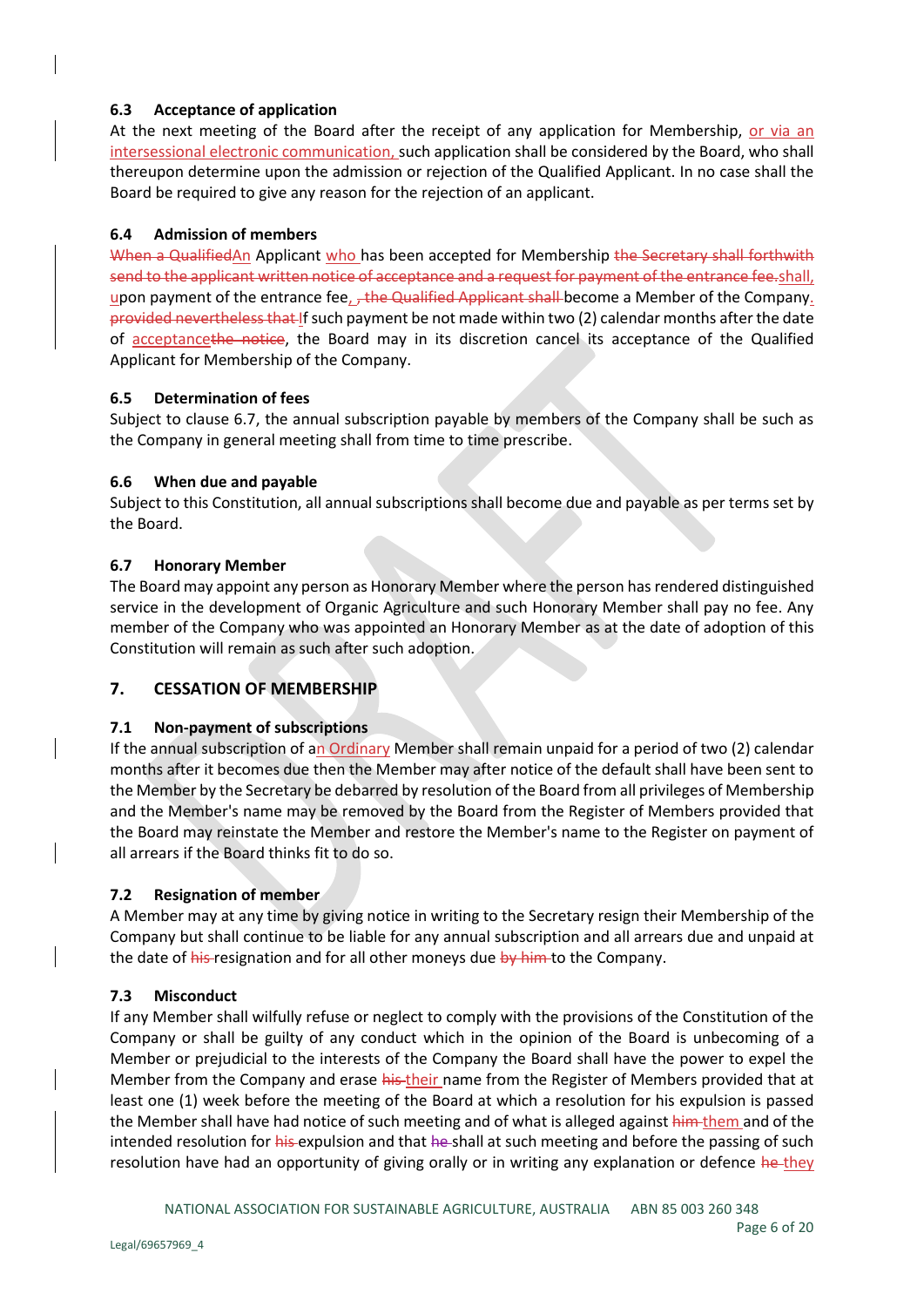may think fit and provided further that any such Member may by notice in writing lodge with the Secretary at least twenty four (24) hours before the time for holding the meeting at which the resolution for his their expulsion is to be considered by the Board elect to have the question of expulsion dealt with by the Company in General Meeting and in that event a General Meeting of the Company shall be called for the purpose and if at the meeting a special resolution for the expulsion of the Member be passed the Member shall be expelled and his name removed from the Register of Members.

## **8. GENERAL MEETINGS**

#### **8.1 Directors convening general meetings**

The Board may whenever it thinks fit convene a general meeting.

#### **8.2 Members convening general meetings**

Only Members shall have the power to convene a general meeting pursuant to the provisions of Section 249F of the Law.

#### **8.3 Annual general meetings**

An annual general meeting of the Company shall be held in accordance with the Law and all meetings other than annual general meetings shall be called special general meetings.

#### **8.4 Notice of general meeting**

At least twenty one (21) days' notice of a general meeting must be given to members specifying the place, day and hour of the meeting and in the case of special business, the general nature of such business.

#### **8.5 Omitting to give Notice**

The accidental omission to give notice of any general meeting to or the non-receipt of any such notice by any of the members or the auditors of the Company or the accidental omission to advertise (if necessary) such meeting shall not invalidate the proceedings at or any resolution passed at any such meeting.

#### **8.6 Postponement of meeting**

The Board shall have power to postpone the holding of any general meeting provided that the postponed meeting shall be held within twenty-one (21) days of the date for which it was originally called.

#### **8.7 Notice of Postponed Meeting**

Whenever any meeting is postponed for ten (10) days or more, then not less than two (2) days' notice shall be sent to the members of every such postponed meeting as in the case of the original meeting but it shall not be necessary to specify in such notice the nature of the business to be transacted at such postponed meeting.

#### **8.8 Special business**

All business shall be special that is transacted at a general meeting and also all that is transacted at an annual general meeting with the exception of the consideration of the accounts, balance sheets, the report of the Directors and auditors, the election of Directors in place of those retiring and the appointment and fixing of the remuneration of the auditors.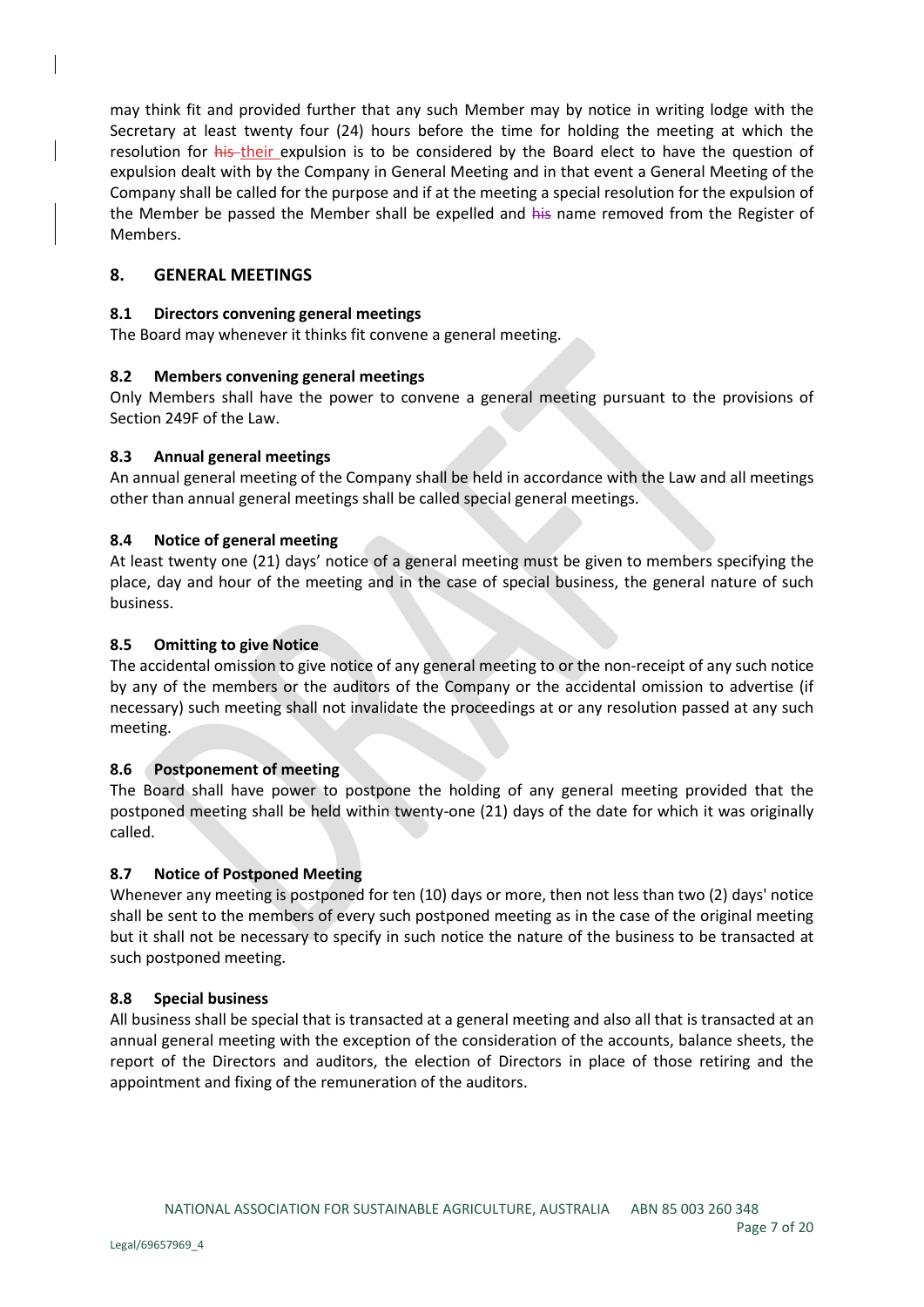## **9. PROCEEDINGS AT GENERAL MEETINGS**

#### **9.1 Quorum**

- 9.1.1 No business shall be transacted at any general meeting unless a quorum of seven Members is present at the time when the meeting proceeds to business.
- 9.1.2 A Member is to be counted as 'present' at the time when the meeting proceeds, either by an appearance in person, or by a functional presence via telephone, video or other electronic communication methods - which instruments will be provided for the convenient use of Members by the Company to the place where the meeting is held. The Chairman, exercising reasonable judgment, shall have exclusive power to decide whether a Member's presence via telephone, video or other electronic communication methods confers a functional presence for the Member, by reference to whether the said communication mechanisms allow the Member to reasonably understand, contribute and respond unequivocally to the proceedings of the meeting.

## **9.2 Member includes a Proxy or Representative**

For the purposes of clause 9 of this Constitution the meaning of the word "Member" includes a person attending as a Proxy, or as representing a corporation which is a Member.

#### **9.3 No quorum present**

If within fifteen minutes after the time appointed for the holding of a meeting a quorum is not present, the meeting, if convened by or upon the requisition of Members, shall be dissolved but in any other case, it shall stand adjourned for an hour at the same place or to such other day time and place as the Board may by notice to the Members appoint. If at such adjourned meeting a quorum is not present the Members present shall be a quorum.

#### **9.4 Chairman**

The Chairman of the Board, if present, shall preside as chairman at every general meeting. In the absence of the Chairman, the Deputy chair will act as chair of the meeting. In the absence of both the Chair and Deputy Chair another Board member elected by the Members present must act as chairman of the general meeting.

#### **9.5 Adjournment**

The Chairman may with the consent of any meeting at which a quorum is present, and shall if so directed by the meeting, adjourn the meeting from time to time and from place to place, but no business shall be transacted at any adjourned meeting other than the business left unfinished at the meeting from which the adjournment took place.

#### **9.6 Notice of Adjourned Meeting, Required in Certain Circumstances**

When a meeting is adjourned for thirty (30) days or more, notice of the adjourned meeting shall be given as in the case of an original meeting.

#### **9.7 No Notice Required**

Except as provided by clause 9.6, it is not necessary to give any notice of an adjournment or of the business to be transacted at an adjourned meeting.

#### **9.8 Voting**

At any general meeting a resolution put to the vote of the meeting shall be decided on a show of hands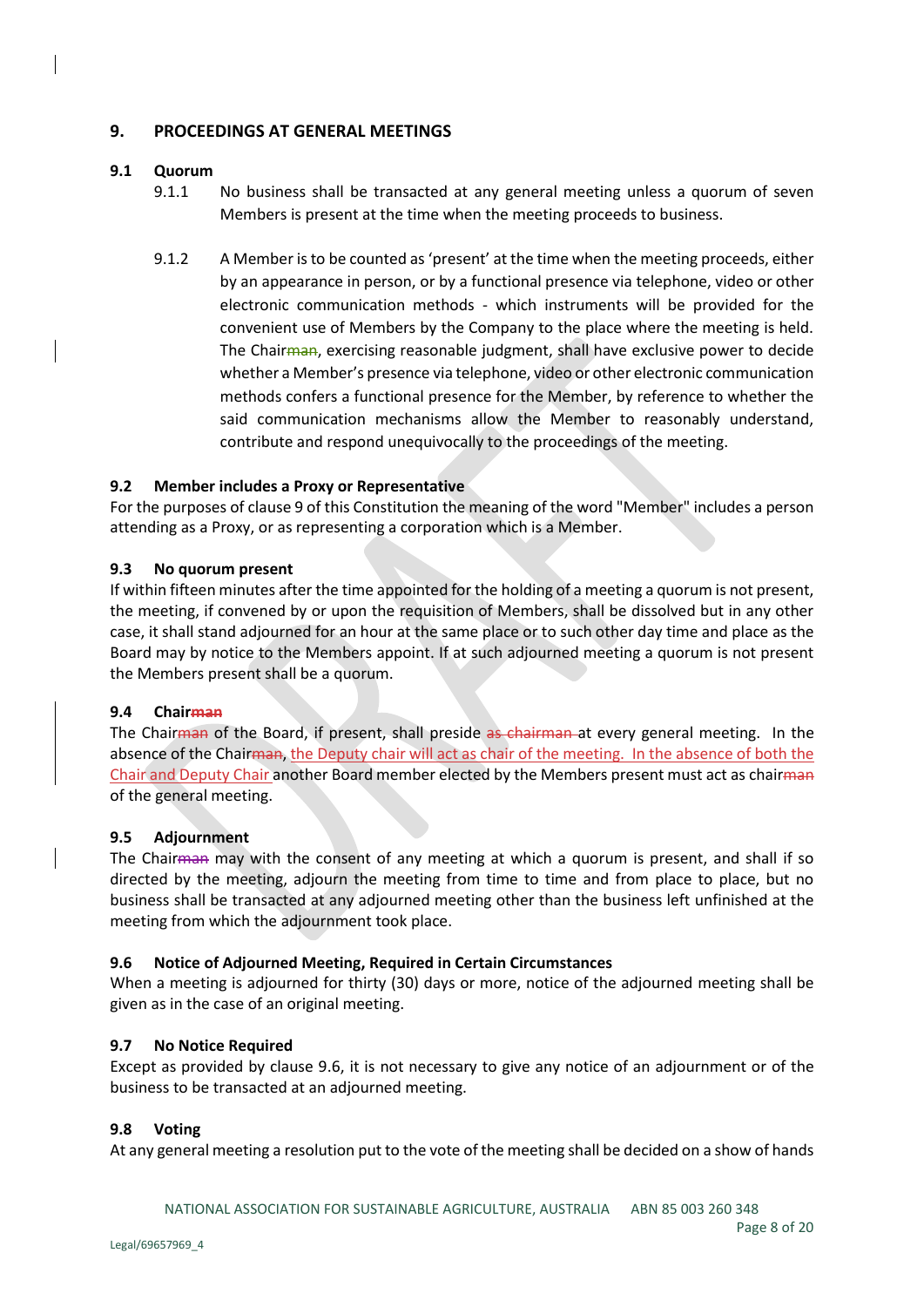unless a poll is (before or on the declaration of the result of the show of hands) demanded by:

9.8.1 the Chairman; or

9.8.2 any Member present in person, by proxy or by representative and who is entitled to vote.

## **9.9 Evidence of Votes Cast**

Unless a poll is so demanded, a declaration by the Chairman that a resolution has on a show of hands been carried or carried unanimously, or by a particular majority, or lost, and an entry to that effect in the book containing the minutes of the proceedings of the Company, is conclusive evidence of the fact without proof of the number or proportion of the votes recorded in favour of or against the resolution.

## **9.10 Withdrawing Demand for Poll**

The demand for a poll may be withdrawn.

## **9.11 Manner of Holding a Poll**

If a poll is duly demanded, it shall be taken in such manner and (subject to clause 9.12) either at once or after an interval or adjournment or otherwise as the Chairman directs, and the result of the poll shall be the resolution of the meeting at which the poll was demanded.

## **9.12 Certain Polls to be Held Forthwith**

A poll demanded on the election of a Chairman or on a question of adjournment shall be taken forthwith.

## **9.13 Casting Vote**

In the case of an equality of votes, whether on a show of hands or on a poll, the Chairman of the meeting at which the show of hands takes place or at which the poll is demanded shall be entitled to a second or casting vote.

#### **9.14 General voting rights**

Subject to any rights or restrictions for the time being attached to any class or classes of membership at meetings of Members or classes of Members:-

- 9.14.1 on a show of hands, every Member present has one vote, and on a poll every Member present in person or by proxy or attorney has one vote;
- 9.14.2 an Honorary Member has no entitlement to vote whether on a show of hands or on a poll.

## **9.15 Mental health, Insolvency**

- 9.15.1 If a Member, being a natural person, is of unsound mind or is a person whose person or estate is liable to be dealt with in any way under the law relating to mental health or bankruptcy, his their committee or trustee or such other person as properly has the management of his their estate may exercise any rights of the Member in relation to a general meeting as if the committee, trustee or other person were the Member.
- 9.15.2 If a Member, being a body corporate is wound up under the Corporations Law or any other similar Statute, its liquidator may exercise any rights of the Member in relation to a general meeting as if the liquidator were the Member.

#### **9.16 No Entitlement to Vote unless Financial**

A Member is not entitled to vote in a ballot or at a general meeting unless all subscription fees and other levies and sums presently payable by him/her (whether in respect of his/her Membership in the Company or otherwise) have been paid.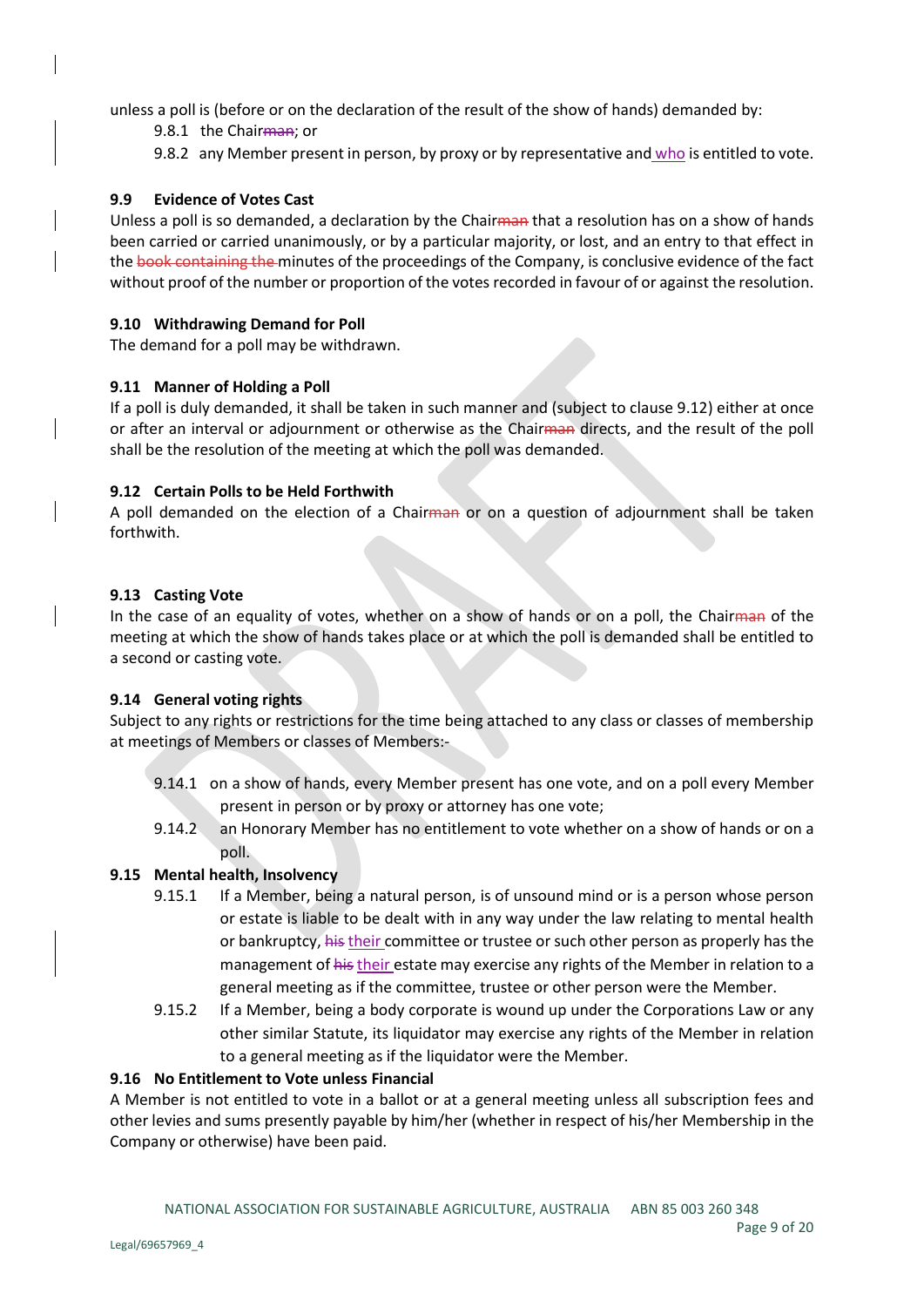#### **9.17 Objections to voting qualifications**

- 9.17.1 An objection may be raised to the qualification of a voter only at the meeting or adjourned meeting at which the vote objected to is given or tendered.
- 9.17.2 Any such objection shall be referred to the chairman of the meeting, whose decision is final.
- 9.17.3 A vote not disallowed pursuant to such an objection is valid for all purposes.

#### **9.18 Proxy instrument**

Subject to clause 9.21, the instrument appointing a proxy shall be in writing (in the common or usual form) under the hand of the appointor or of his their attorney duly authorised in writing or, if the appointor is a corporation, either under seal or under the hand of an officer or attorney duly authorised. The number of proxies a Member may vote at any one meeting is limited to four in total.

#### **9.19 Proxy Need Not be a Member**

A proxy may but need not be a Member of the Company.

#### **9.20 Extent of Proxy's Power**

The instrument appointing a proxy shall be deemed to confer authority to demand or join in demanding a poll.

#### **9.21 Form of Proxy**

An instrument appointing a proxy may be in the following form or any other form which the Directors shall approve:

I, of being a member of hereby appoint of or failing him/her of

as my proxy to vote for me and on my behalf at the annual or general meeting (as the case may be) of the Company to be held on the day of and at any adjournment thereof.

Signed this day of 20

## **9.22 Alternative Proxies**

The instrument appointing a proxy may appoint several persons in the alternative.

## **9.23 Deposit of proxy**

The instrument appointing a proxy and the power of attorney or other authority, if any, under which it is signed or a notarially certified copy of that power or authority shall be deposited at the registered office of the Company or at such other place within the State as is specified for that purpose in the notice convening the meeting, not less than forty-eight (48) hours before the time for holding the meeting or adjourned meeting at which the person named in the instrument proposes to vote, or in the case of a poll, not less than twenty-four (24) hours before the time appointed for the taking of the poll, and in default the instrument of proxy shall not be treated as valid unless the Chairman of such meeting with the consent of a majority of the Members in person or by proxy attorney or representative at such meeting shall otherwise direct.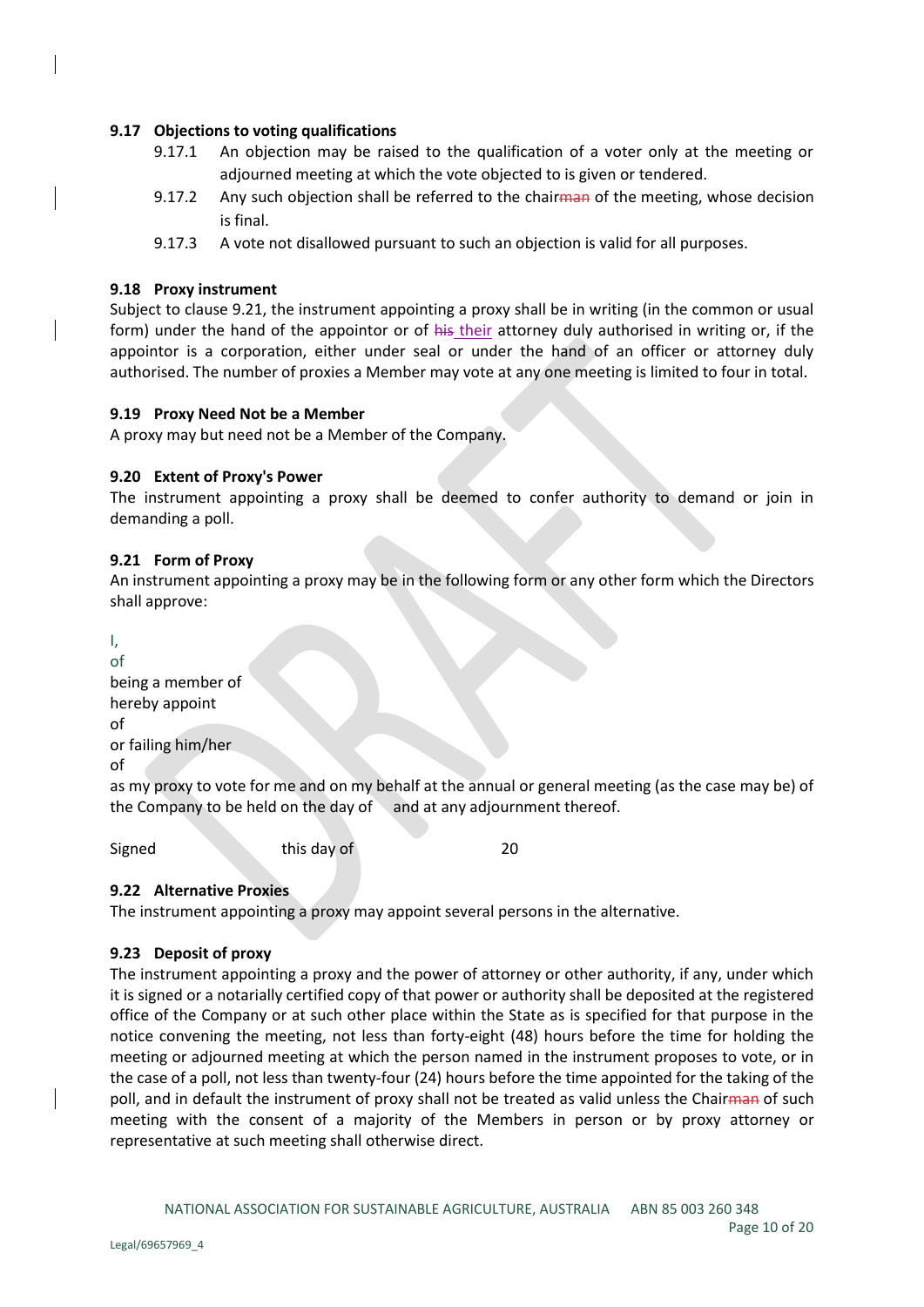#### **9.24 Proxy vote**

A vote given or act done in accordance with the terms of an instrument of proxy or of a power of attorney is valid notwithstanding the previous death or unsoundness of mind of the principal, the revocation of the instrument (or of the authority under which the instrument was executed) or of the power, or the transfer of the share in respect of which the instrument or power is given, if no authenticated intimation in writing of the death, unsoundness of mind, revocation or transfer has been received by the Company at the registered office before the commencement of the meeting or adjourned meeting at which the instrument is used or the power is exercised.

## **10. APPOINTMENT AND REMOVAL**

#### **10.1Number of Directors**

- 10.1.1Unless otherwise determined by ordinary resolution of the Company, the number of Directors shall be up to a maximum of six (6):
	- 10.1.1.1 not more than four (4) of whom must be elected by the Members ("Member Elected Directors");
	- 10.1.1.2 not more than two (2) of whom  $\frac{m}{m}$  be appointed by resolution of the Board having regard to the specific skills and experience required by the Board ("Board Appointed Directors").

10.1.2 No employee of the Company or any wholly-owned subsidiary of the Company is eligible to nominate or be appointed as a Director during their term of employment.

#### **10.2 Increasing or Reducing Number of Directors**

The Company may, by ordinary resolution, increase or reduce the number of Directors.

#### **10.3 Tenure of Office**

Subject to clause 10.12:

- 10.3.1 a Member Elected Director shall hold office until the annual general meeting three years after his or her appointment; and
- 10.3.2 a Board Appointed Director shall hold office until three years after his or her appointment;

unless he or she shall be removed by resolution of the Company or until such office ipso facto becomes vacant pursuant to this Constitution or the Law.

#### **10.4 Procedure for Election of Member Elected Directors**

#### 10.4.1 **Nominations of Directors**

- 10.4.1.1 A notice shall be sent to Members on or before **1 July** each yeara date no later than 12 weeks before the scheduled AGM inviting nominations of candidates for election as Directors.
- 10.4.1.2 Nominating candidates shall have been a Member for 12 months prior to nomination closing date.
- 10.4.1.3 Nominations for Directors (other than in the case of retiring Directors) shall be signed by two Members, at least one of whom must have been a Member for the previous 12 months. A nomination will not be valid unless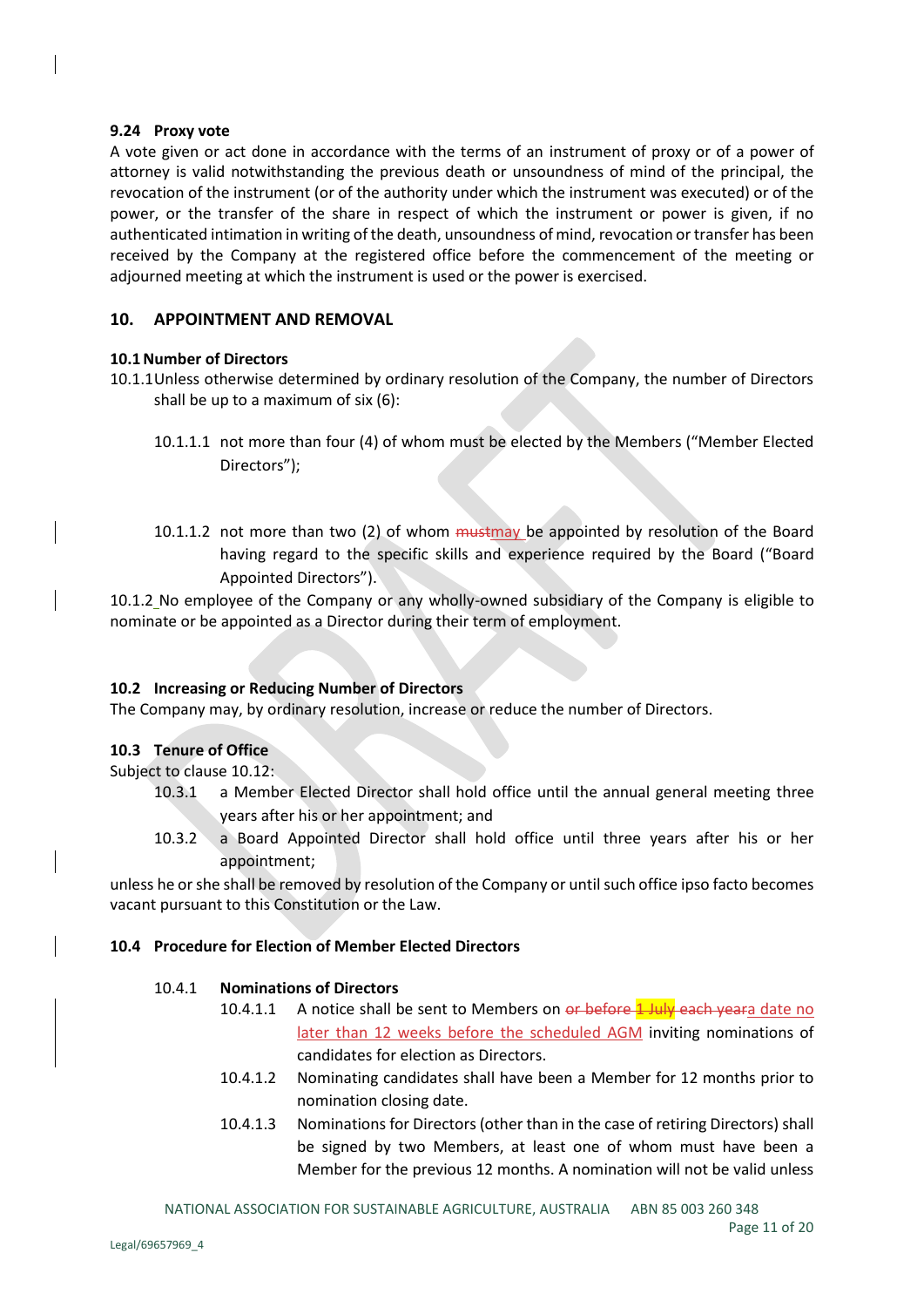accompanied by a notice in writing from the candidate providing details of his/her qualifications and experience and stating that he/she agrees to his/her nomination.

- 10.4.1.4 Nominations must be lodged at the registered office of the Company on or before 5:00pm on 15th August or such other date and time fixed by the notice.as per the date and time listed in the nomination materials.
- 10.4.1.5 Where the number of nominations equals the number of vacant positions to be filled, the candidate will be deemed elected and the rest of this clause 10.4 will not apply.
- 10.4.1.6 Where the number of nominations exceeds the number of vacant positions to be filled, the Board will appoint a returning officer and conduct a ballot in accordance with this clause 10.4.

## 10.4.2 **Ballot Papers**

- 10.4.2.1 A ballot paper shall be prepared setting out the names of all candidates nominated as Directors.
- 10.4.2.2 The order of candidates' names on ballot papers be determined by lot with the first name withdrawn being the first name on the ballot paper and so on.
- 10.4.2.3 The Returning Officer appointed by the Board must endorse and post or electronically send each ballot paper to each Member at least twenty-one (21) days before the close of the ballot as specified on the ballot paper.

## 10.4.3 **Marking and Returning Ballot Papers**

- 10.4.3.1 Ballot papers shall be marked by placing a cross against as many names of the candidates for Director as there are Directors to be elected (and no more).
- 10.4.3.2 Crosses shall constitute formal votes for the candidates crossed;
- 10.4.3.3 Ballot papers must be returned to the Returning Officer on or before the date and time stated on the ballot paper.

#### 10.4.4 **Scrutineers**

- 10.4.4.1 For mail voting each candidate may appoint one scrutineer to attend the opening of the envelopes and counting of votes.
- 10.4.4.2 For electronic voting there will be no scrutineers as member votes are recorded electronically and with complete confidentiality.

#### 10.4.5 **Returning Officer**

An independent person shall be appointed by the Board to act as returning officer.

#### 10.4.6 **Counting Votes**

10.4.6.1 As soon as practicable after the date of the ballot, the returning officershall;

For electronic voting record the results of the vote For postal ballots (in the presence of a candidate's scrutineer, required by the candidate) must open the ballots reject the informal ballot papers and count the votes on the ballot papers, not being informal

#### 10.4.6.2 A ballot paper is to be rejected as informal:-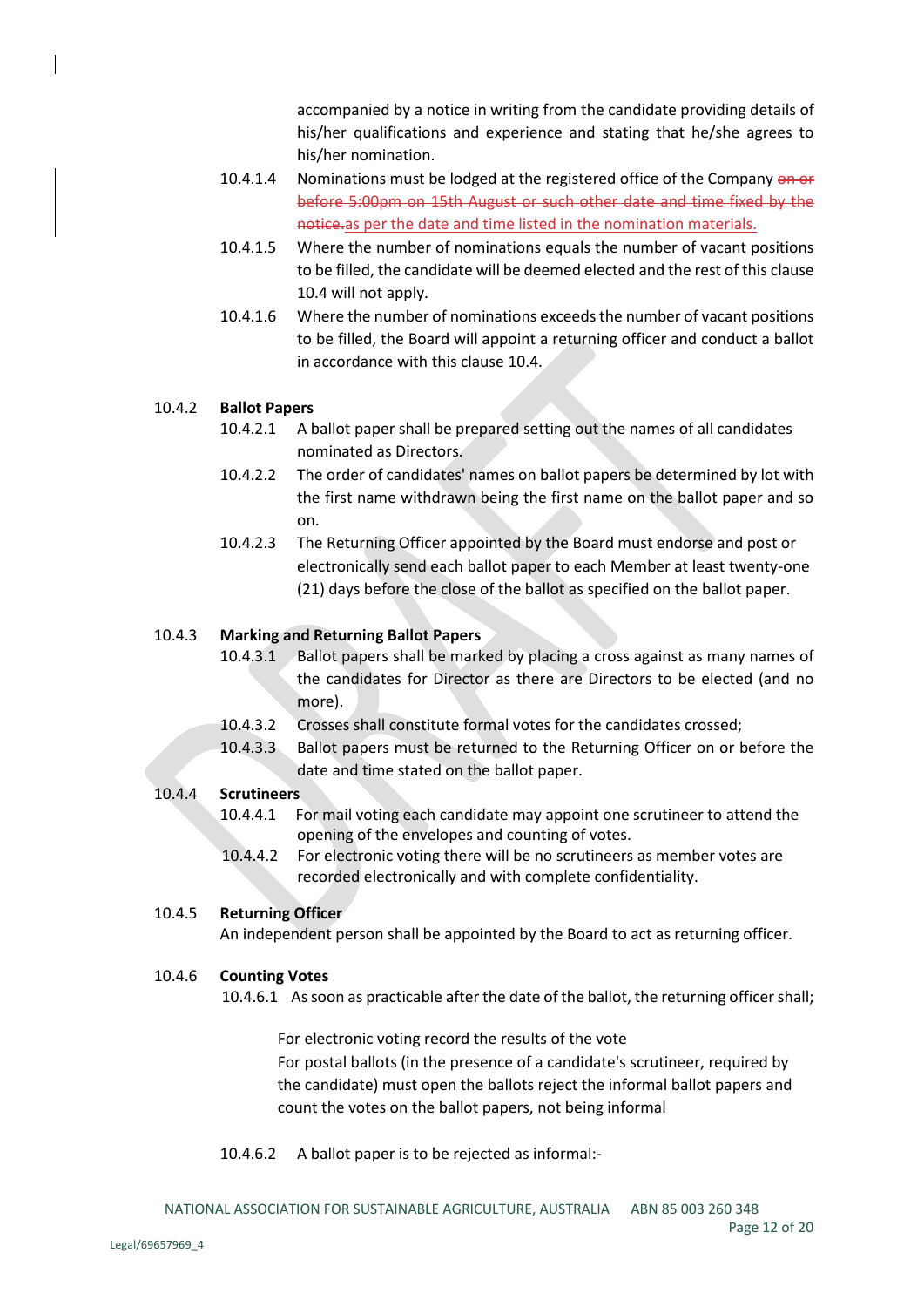- it is not marked clearly in accordance with clause 10.4.3.
- for voting by mail if it is not duly endorsed by the returning officer:
- 10.4.6.3 The Returning Officer shall notify the result of the ballot to the Chair.

#### 10.4.7 **Declaration of Result**

- 10.4.7.1 The candidates for the office of Director receiving the highest number of formal votes from Members shall be declared elected as Directors by the Chairman and the Members shall be advised accordingly.
- 10.4.7.2 In the case of an equality of votes for candidates for the office of Director, the result shall be determined by lot and the order in which the names are withdrawn shall be determine who is declared elected as Directors.

## **10.5 Appointment of Board Appointed Directors**

The Board will appoint persons to be Directors having regard to the specific skills and experience required by the Board. Such Board Appointed Directors shall first be identified and nominated via an open application process overseen by the Board.

#### **10.6 Directors' appointment**

The Board may at any time appoint any person to be a Director, either to fill a casual vacancy or as an addition to the existing Directors (but up to the maximum number of Directors determined in accordance with this Constitution, and for the avoidance of doubt, where no Member Elected Directors are currently serving, the Directors may appoint more than the two Directors specified in clause 10.1.1.2 to ensure there is a functioning Board). Such appointments shall terminate at the next annual general meeting at which time the appointee shall be eligible to re-nominate for ratification of their appointment, on receipt of which their appointment will continue for the balance of the term which they were appointed to fill.

#### **10.7 Removal and appointment by Company**

Subject to clause 10.1.1, the Company may by resolution remove any Director and may by resolution appoint another person inhis their stead.

#### **10.8 Appointment where no Directors**

In the event of there being no Directors at any time for any reason, the Company may by resolution appoint the minimum number of persons as Directors.

#### **10.9 Remuneration**

The Directors shall be paid such remuneration as is from time to time determined by the Company in at general meeting, which shall be deemed to accrue from day to day.

#### **10.10 Expenses**

The Directors may be paid all travelling, hotel and other expenses properly incurred by them in attending and returning from meetings of the Directors or any committee of the Directors or general meetings of the Company or otherwise in connection with the business of the Company.

#### **10.11 Qualification of Directors**

10.11.1 A Member Elected Director shall be required to have been a Member of the Company for at least twelve (12) months and must be nominated as Director by at least two (2) other Members.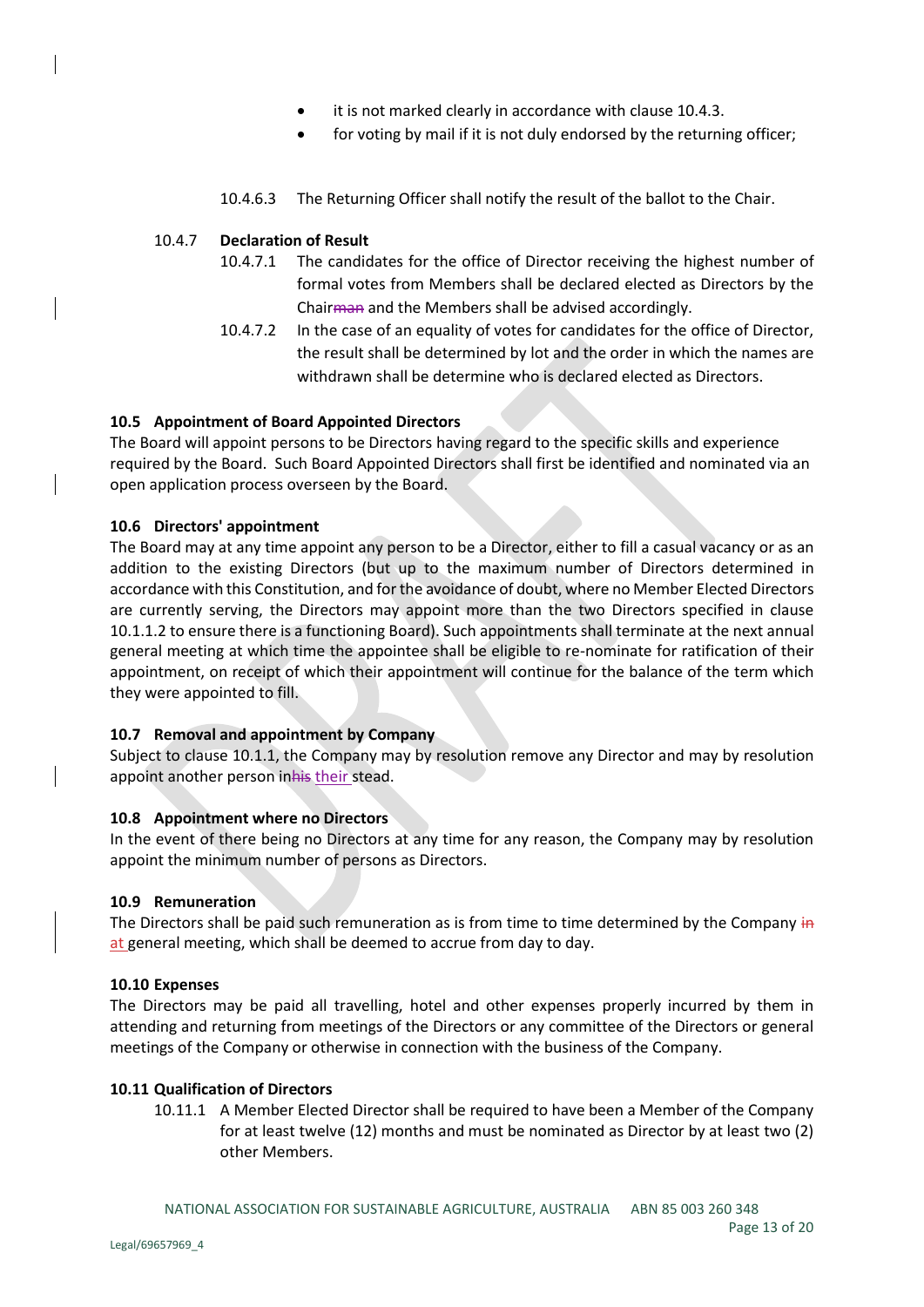10.11.2 No two persons who are directors, shareholders or concerned with, or take part in, the management of the same entity may be appointed or serve as Directors at the same time.

#### **10.12 Vacation of office**

In addition to the circumstances in which the office of a Director becomes vacant by virtue of the Law or by virtue of any other provision of this Constitution, the office of a Director becomes vacant if the Director:

- 10.12.1 being elected as a Member Elected Director under clause 10.4, ceases to be a Member of the Company;
- 10.12.2 becomes of unsound mind or a person whose person or estate is liable to be dealt with in any way under the law relating to mental health;
- 10.12.3 resignshis their office by notice in writing to the Company;
- 10.12.4 is absent without the consent of the Directors from all the meetings of the Directors held during a period of six (6) months;
- 10.12.5 holds any office of profit under the Company;
- 10.12.6 (except in the case of Company appointed inspectors) is directly or indirectly interested in any contract or proposed contract with the Company PROVIDED THAT a Director shall not vacate his their office by reason of his them being a member, director, officer or employee of any corporation, society or association if he they shall have declared the interest and the nature of his their interest in the manner required by Law; or.
- 10.12.7 being appointed as a Board Appointed Director under clause 10.5, the Board resolves to withdraw its support for the Director.

## **11. POWERS AND DUTIES OF DIRECTORS**

#### **11.1 Directors to Manage Business**

Subject to the Law and to any other provision of this Constitution, the business of the Company shall be managed by the Directors, who may exercise all such powers of the Company as are not, by the Law or by this Constitution, required to be exercised by the Company in general meeting.

#### **11.2 Certain Powers**

Without limiting the generality of clause 11.1, the Directors may exercise all the powers of the Company to raise or borrow money, to mortgage or charge its undertaking or any property (both present and future) or business of the Company to issue debentures or give any other security for a debt, liability or obligation of the Company or of any other person.

#### **11.3 Appointing Attorneys**

The Directors may from time to time by power of attorney, appoint any corporation, person or persons to be the attorney or attorneys of the Company for such purposes, with such powers, authorities and discretions (being powers, authorities and discretions vested in or exercisable by the Directors under this Constitution), for such period and subject to such conditions as they think fit and any such power of attorney may contain such provisions for the protection and convenience of persons dealing with the attorney as the Directors think fit and may also authorize the attorney to delegate all or any of the powers, authorities and discretions vested in such attorney.

#### **11.4 Negotiable instruments**

All cheques, promissory notes, bankers drafts, bills of exchange and other negotiable instruments, and all receipts for money paid to the Company, shall be signed, drawn, accepted, endorsed or otherwise executed in such other manner as the Directors determine.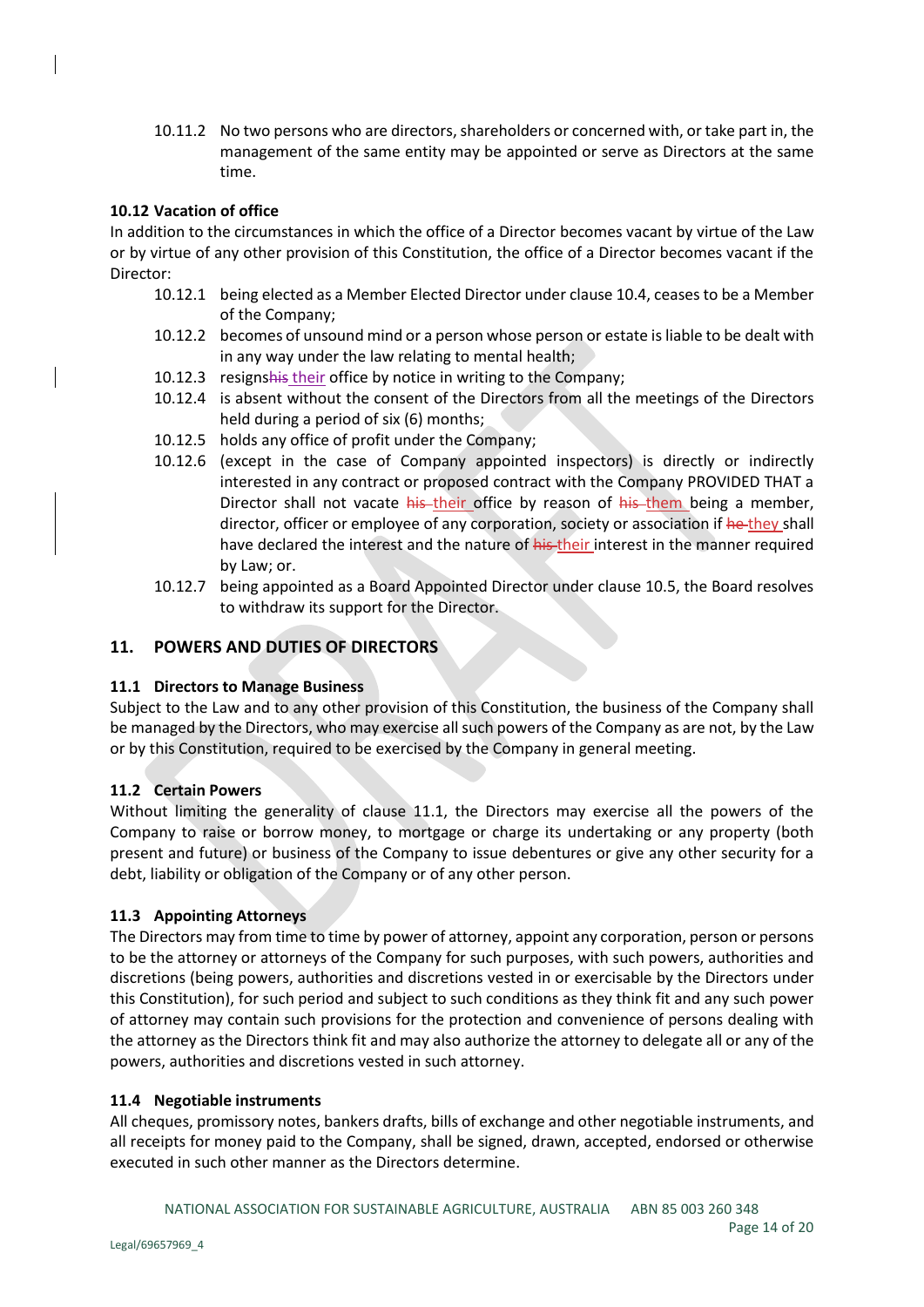#### **12. PROCEEDINGS OF DIRECTORS**

#### **12.1 Directors' Meetings**

The Directors may meet together for the despatch of business and adjourn and otherwise regulate their meetings as they think fit PROVIDED THAT the Board must meet at least six (6) times a year. Meetings can be conducted in person or via video or tele conferencing or a mixture of both. with at least three (3) meetings being in person and three (3) meetings via tele-conference (between each meeting in person).

## **12.2 Quorum for meeting of Directors**

At a meeting of Directors, the number of Directors whose presence is necessary to constitute a quorum is such number as is determined by the Directors and, unless so determined, is three (3). is equal to or greater than 50% of duly appointed Directors at the time of the meeting.

## **12.3 Continuing Directors**

In the event of a vacancy or vacancies in the office of a Director or offices of Directors, the remaining Directors may act but, if the number of remaining Directors is not sufficient to constitute a quorum at a meeting of Directors, they may act only for the purpose of increasing the number of Directors to a number sufficient to constitute such a quorum or of convening a general meeting of the Company.

#### **12.4 Telephone Meetings etc**

Any Director may vote on any proposed resolution of the Directors by telephone or any other communications equipment provided all persons participating are able to hear each other.

#### **12.5 Convening Meetings**

A Director may at any time, and a secretary shall, on the requisition of a Director, convene a meeting of the Directors.

#### **12.6 Board Decisions**

Subject to this Constitution, questions arising at a meeting of Directors shall be decided by a majority of votes of Directors present and voting and any such decision shall for all purposes be deemed a decision of the Directors.

#### **12.7 Casting Vote**

In the case of an equality of votes at a Directors' meeting, the Chairman of the meeting shall have a second or casting vote.

#### **12.8 Interested Directors**

Any Director shall be entitled to vote in respect of any contract or arrangement with the Company in which he isthey are interested or any matter arising in connection therewith provided that he has they have previously disclosed his their interest and the extent of this interest in the manner required by the Corporations Law, and the remaining Directors resolve unanimously that the interested Director should not be disqualified from voting or being present in the meeting.

## **13. NOT USED –**

#### **14. COMMITTEES**

#### **14.1 Delegation to Committee**

The Directors may delegate any of their powers to a committee or committees consisting of such of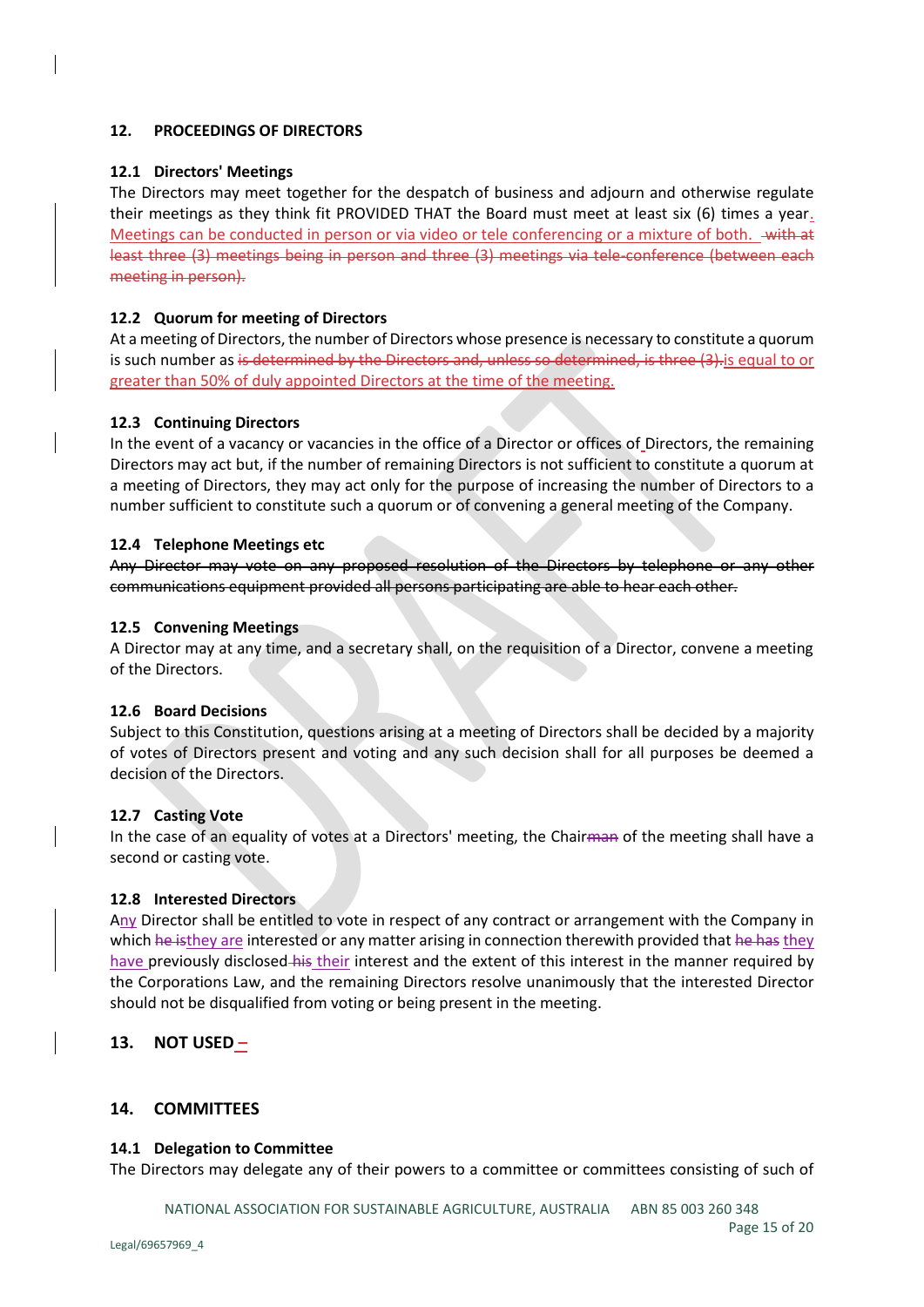their number and such other person or persons as they think fit.

#### **14.2 Powers of Committee**

A committee to which any powers have been so delegated shall exercise the powers delegated in accordance with any directions of the Directors and a power so exercised shall be deemed to have been exercised by the Directors.

## **14.3 Chairman**

The members of such a committee may elect one of their number as chairman of their meetings.

#### **14.4 Where No Chairman**

Where such a meeting is held and:

- 14.4.1 a chairman has not been elected as provided by clause 14.3; or
- 14.4.2 the chairman is not present within ten (10) minutes after the time appointed for the holding of the meeting or is unwilling to act, the members present may elect one of their number to be chairman of the meeting.

## **14.5 Manner of Meeting**

A committee may meet and adjourn as it thinks proper.

## **14.6 Committee Decisions**

Questions arising at a meeting of a committee shall be determined by a majority of votes of the members present and voting.

14.7 All committees established by the Board shall have as a member at least one Director

## **15. RESOLUTION IN WRITING**

#### **15.1 Signing a Document**

If all the Directors have signed a document containing a statement that they are in favour of a resolution of the Directors in terms set out in the document, a resolution in those terms shall be deemed to have been passed at a meeting of the Directors held on the day on which the document was signed and at the time at which the document was last signed by a Director-or, if the Directors signed the document on different days, on the day on which the document was last signed by a Director.

#### **15.2 Two or More Documents**

For the purposes of clause 15, two (2) or more separate documents containing statements in identical terms each of which is signed by one or more Directors shall together be deemed to constitute one document containing a statement in those terms signed by those Directors on the respective days on which they signed the separate documents.

## **16. ACTS OF DIRECTORS**

All acts done by any meeting of the Directors or of a committee of Directors or by any person acting as a Director are, notwithstanding that it is afterwards discovered that there was some defect in the appointment of a person to be a Director or a member of the committee, or to act as, a Director, or that a person so appointed was disqualified, as valid as if the person had been duly appointed and was qualified to be a Director or to be a member of the committee.

## **17. CHAIRMAN**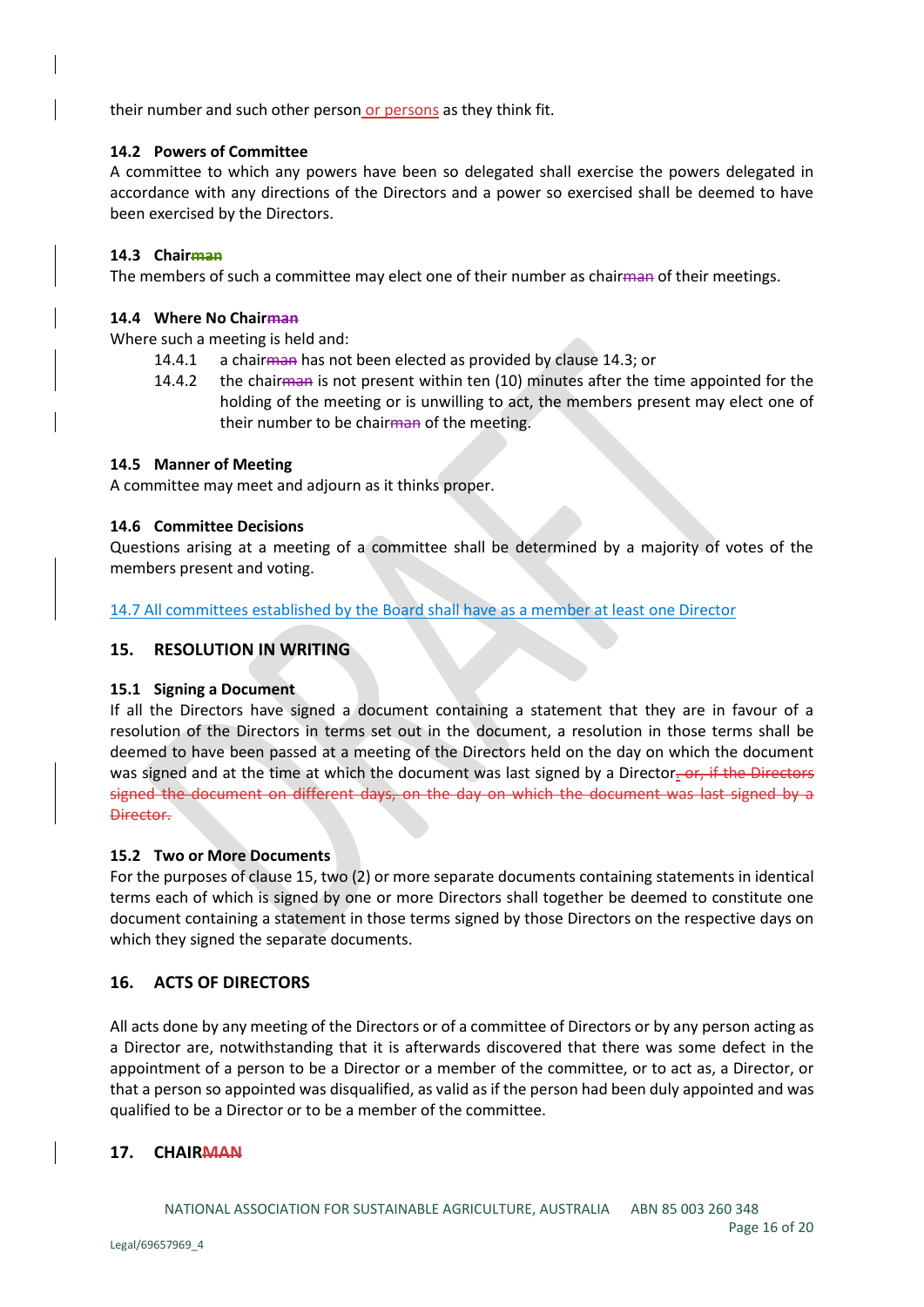- 17.1 As soon as possible after each annual general meeting, the Board shall elect from amongst the Directors a Chairman and Deputy Chairman.
- 17.2 The Chair man shall be elected from amongst the "Member Elected Directors."
- 17.3 The Chairman shall have the power to call general meetings of the Company and meetings of the Board or of any Committees.
- 17.4 The Chairman shall chair Board, Committee and general meetings except that in the absence of the Chairman and the Deputy Chairman or, at the request of the Chairman or of a majority of the meeting, another Director may be elected to chair the meeting.
- 17.5 The Chairman shall be responsible for preparing the agenda for Board and general meetings.
- 17.6 The Chairman shall act as spokesperson unless an alternate spokesperson has been appointed by the Board. The spokesperson shall make statements in accordance with previously agreed policy, or in an emergency following consultation with at least one half of the remaining directors.
- 17.7 The Chairman or at least half plus one of the Directors may authorise any group or individual to represent the Company before any Government, Governmental or other body or committee or to make statements or express views on behalf of the Company other than those authorised by those persons. Except as aforesaid no member of the Company or any representative of a member shall make any statement or express any view which purports to be a statement or view of the Company or having been made on behalf of or with the concurrence of the Company.
- 17.8 The Chairman shall be bound by the decisions of the Board.

## **18. DEPUTY CHAIRMAN**

- 18.1 The Deputy Chairman shall act as the Chairman in the absence of the Chairman.
- 18.2 In such case as the office of Chairman is vacated, the Deputy-Chairman shall assume the office of Chairman.

#### **19. SECRETARY**

- 19.1 A Secretary appointed by the Board shall publicise meetings of the Board, Committees and general meetings in accordance with the provisions of this Constitution and shall also arrange for decisions of the Board to be taken by telephone link-up or by postal votes.
- 19.2 The Secretary shall circulate to Directors the agenda and matter to be decided upon at least 10 days prior to meeting of the Board-by telephone link up.
- 19.3 The Secretary shall circulate to members of the Board a written account of the proceedings and decisions of the Board.
- 19.4 The Secretary shall cause records to be kept of the business of the Company including the Constitution, policies, records of members, a register of minutes of meetings and of notices, a file of correspondence and records of submissions or reports made by or on behalf of the Company.
- 19.5 In the absence of the Secretary, a member of the Board shall be elected as minutes secretary. Alternatively the Board may by agreement use the services of an employee of the company or a professional minute taking company

#### **20. NOT USEDSEAL**

#### **20.1 Safe Custody**

The Directors shall provide for the safe custody of the seal.

Page 17 of 20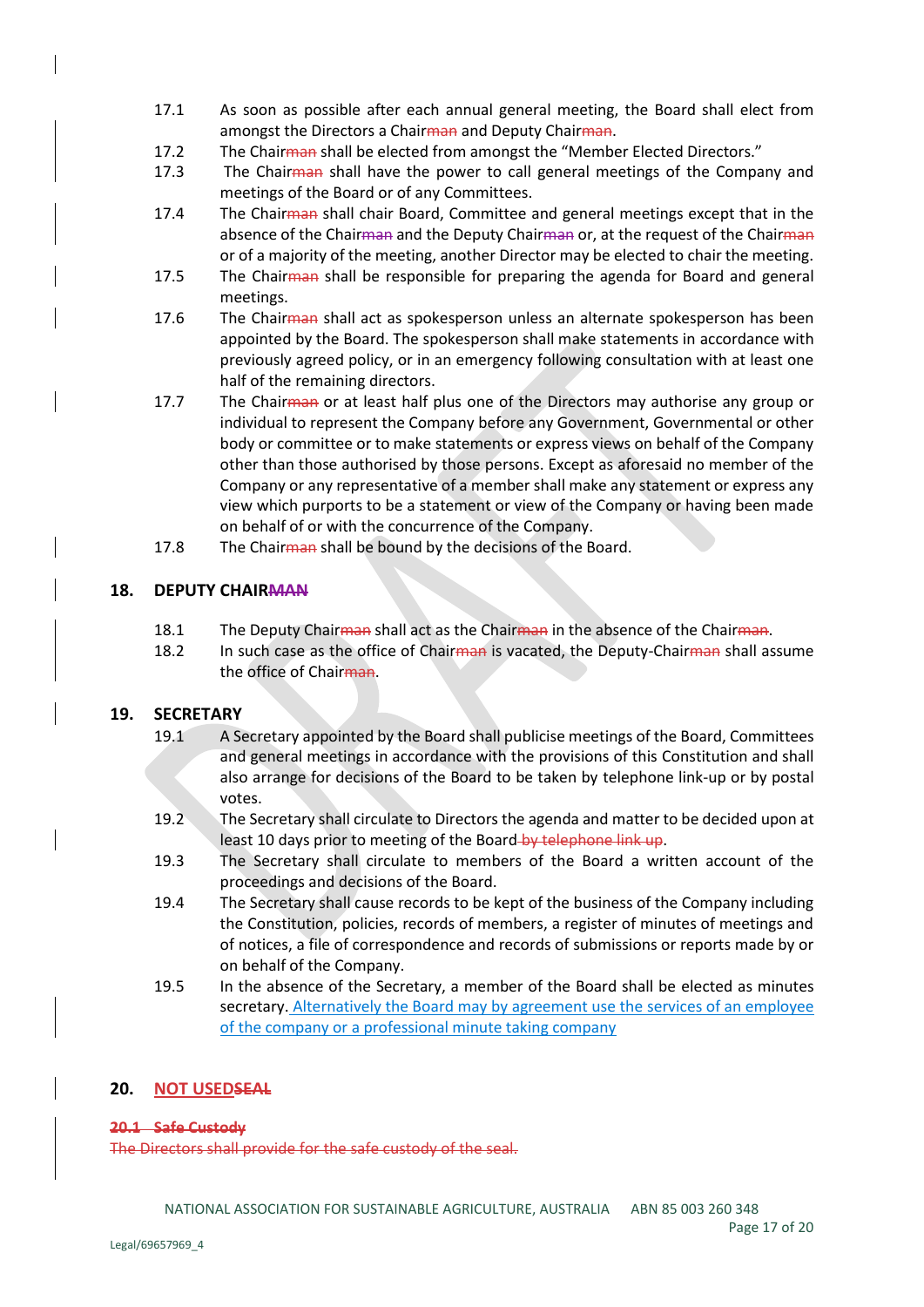#### **20.2 Use of Seal**

The seal shall be used only by the authority of the Board, or of a committee of the Directors authorized by the Directors to authorise the use of the seal, and every document to which the seal is affixed shall be signed by a Director and be countersigned by another Director, a secretary or another person appointed by the Directors for the purpose.

#### **21. ACCOUNTS**

#### **21.1 Accounts to be Kept**

The Board shall cause proper accounting and records to be kept and shall distribute copies of every profit and loss account and balance sheet (including every document required by law to be attached thereto) accompanied by a copy of the Auditor's report thereon as required by the Law.

#### **21.2 Inspection**

The Board shall from time to time determine at what times and places and under what conditions or regulations the accounting and other records of the Company shall be open to the inspection of members not being members of the Board, and no member (not being a member of the Board) shall have any right of inspecting any account or book or paper of the Company except as conferred by statute or authorised by the Board or by the Company in General Meeting.

## **22. AUDIT**

A properly qualified Auditor or Auditors shall be appointed and his or their remuneration fixed and duties regulated in accordance with the Law.

## **23. OFFICERS: INDEMNITIES AND INSURANCE**

#### **23.1 Indemnities**

#### To the extent permitted by law:

- 23.1.1 every person who is or has been an Officer of the Company or of a subsidiary of the Company will be indemnified out of the property of the Company against any liability for costs and expenses incurred by that person in defending any proceedings in which judgment is given in that person's favour, or in which the person is acquitted, or in connection with an application in relation to any proceedings in which the Court grants relief to the person under the Law; and
- 23.1.2 every person who is or has been an Officer of the Company or of a subsidiary of the Company will be indemnified out of the property of the Company against any liability to another person (other than the Company or a related body corporate of the Company) where the liability is incurred by the Officer in his or her capacity as an Officer of the Company or a subsidiary of the Company PROVIDED THAT this indemnity shall not apply where the liability arises out of conduct involving a lack of good faith.

#### **23.2 Insurance**

To the extent permitted by law the Company may pay, or agree to pay, a premium in respect of a contract insuring a person who is or has been an Officer of the Company or of a subsidiary of the Company against a liability:

- 23.2.1 incurred by the person in his or her their capacity as an Officer of the Company or a subsidiary of the Company PROVIDED THAT the liability does not arise out of conduct involving a wilful breach of duty in relation to the Company or a subsidiary of the Company or a contravention of Section 232(5) or (6) of the Law; or
- 23.2.2 for costs and expenses incurred by that person in defending the proceedings, whatever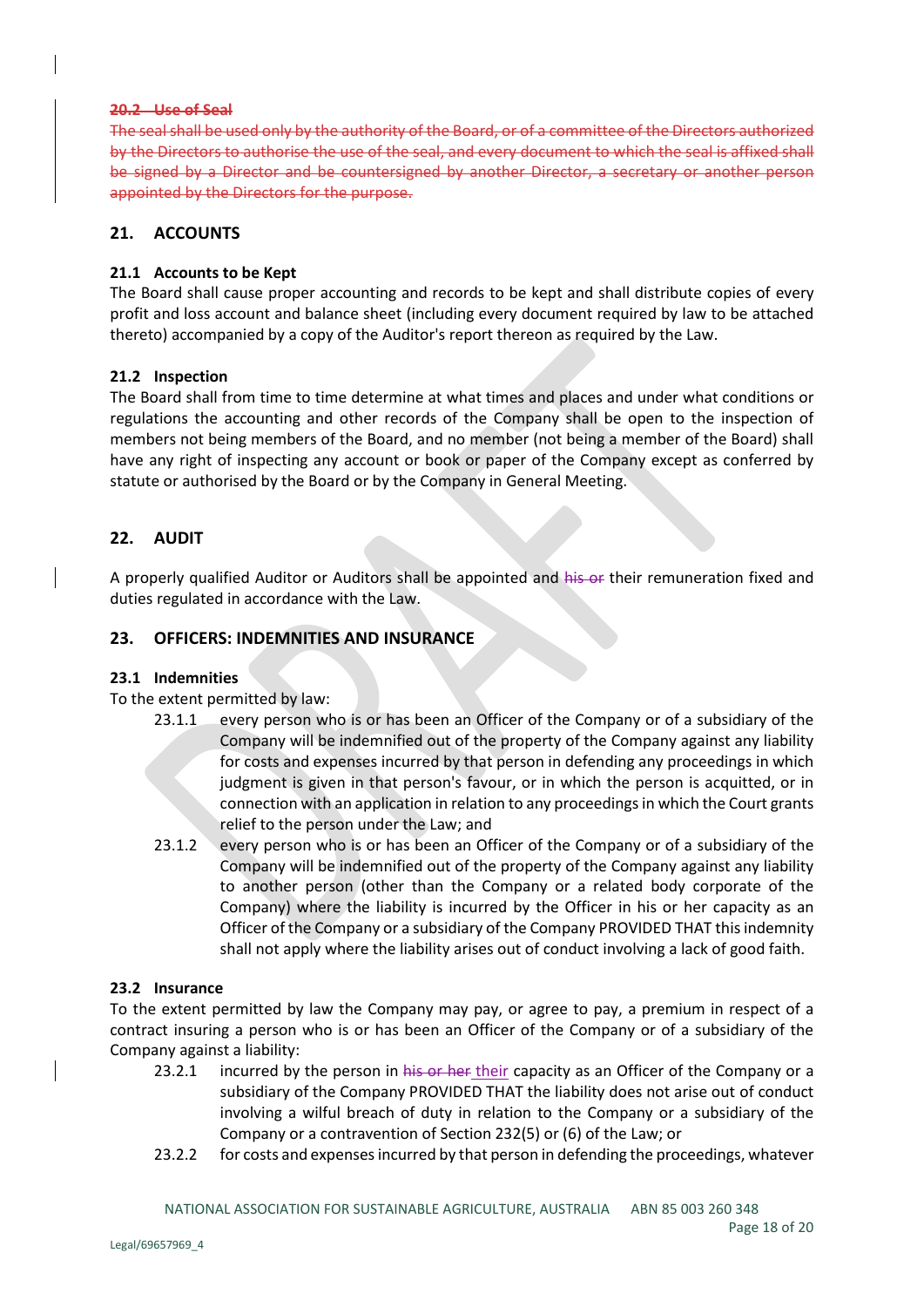#### their outcome.

#### **23.3 Interpretation**

In clause 23:-

- 23.3.1 the term "proceedings" means any proceedings, whether civil or criminal, being proceedings in which it is alleged that the person has done or omitted to do some act, matter or thing in his or hertheir capacity as an Officer of the Company or of a subsidiary of the Company (including proceedings alleging that he or she was guilty of negligence, default, breach of trust or breach of duty in relation to the Company or a subsidiary of the Company); and
- 23.3.2 the term "Officer" has the meaning given to that term in the Law and includes every member of the Board.

#### **24. NOTICES**

#### **24.1 Service**

A notice may be given by the Company to any member either by serving it on him personally or by sending it by post, electronically or any other method permitted by the Law to such Member's -at his address as shown in the register of Members or the address (physical or electronic) supplied by such Member to the Company for the giving of notices to the Member.

#### **24.2 Deemed Receipt**

Where a notice is:

24.2.1 served personally on a Member, it is deemed effected and delivered on the day of delivery;

24.2.2 sent by post, service of the notice shall be deemed to be effected by properly addressing, prepaying, and posting a letter containing the notice, and to have been effected, in the case of a notice of a meeting, on the fifth Business Day after the date of its posting; and 24.2.3 sent to an electronic address, service of the notice shall be deemed to be effected and delivered at the time of transmission by the sender, unless the sender receives an automated notice generated by the sender's or the recipient's email server that the email was not delivered,

except that, if the delivery, receipt or transmission is after 5.00pm in the place of receipt or on a day which is not a Business Day, it is taken to have been received at 9.00am on the next Business Day.

#### **24.3 Representatives**

A notice may be given by the Company to a person entitled to the privileges of membership in consequence of the death or bankruptcy of a Member by serving it on the Member personally or by sending it to the Member by post addressed to the Member by name, or by the title of representative of the deceased or assignee of the bankrupt, or by any like description, at the address (if any) within Australia supplied for the purpose by the person or, if such an address has not been supplied, at the address to which the notice might have been sent if the death or bankruptcy had not occurred.

#### **24.4 Notice of general meeting**

Notice of every general meeting shall be given in the manner authorized by this clause 24 to:

- 24.4.1 every member;
- 24.4.2 every person entitled to the privileges of Membership in consequence of the death or bankruptcy of a Member who, but for death or bankruptcy of such Member, would be entitled to receive notice of the meeting; and
- 24.4.3 the auditor for the time being of the Company, and no other person is entitled to receive notices of general meetings.